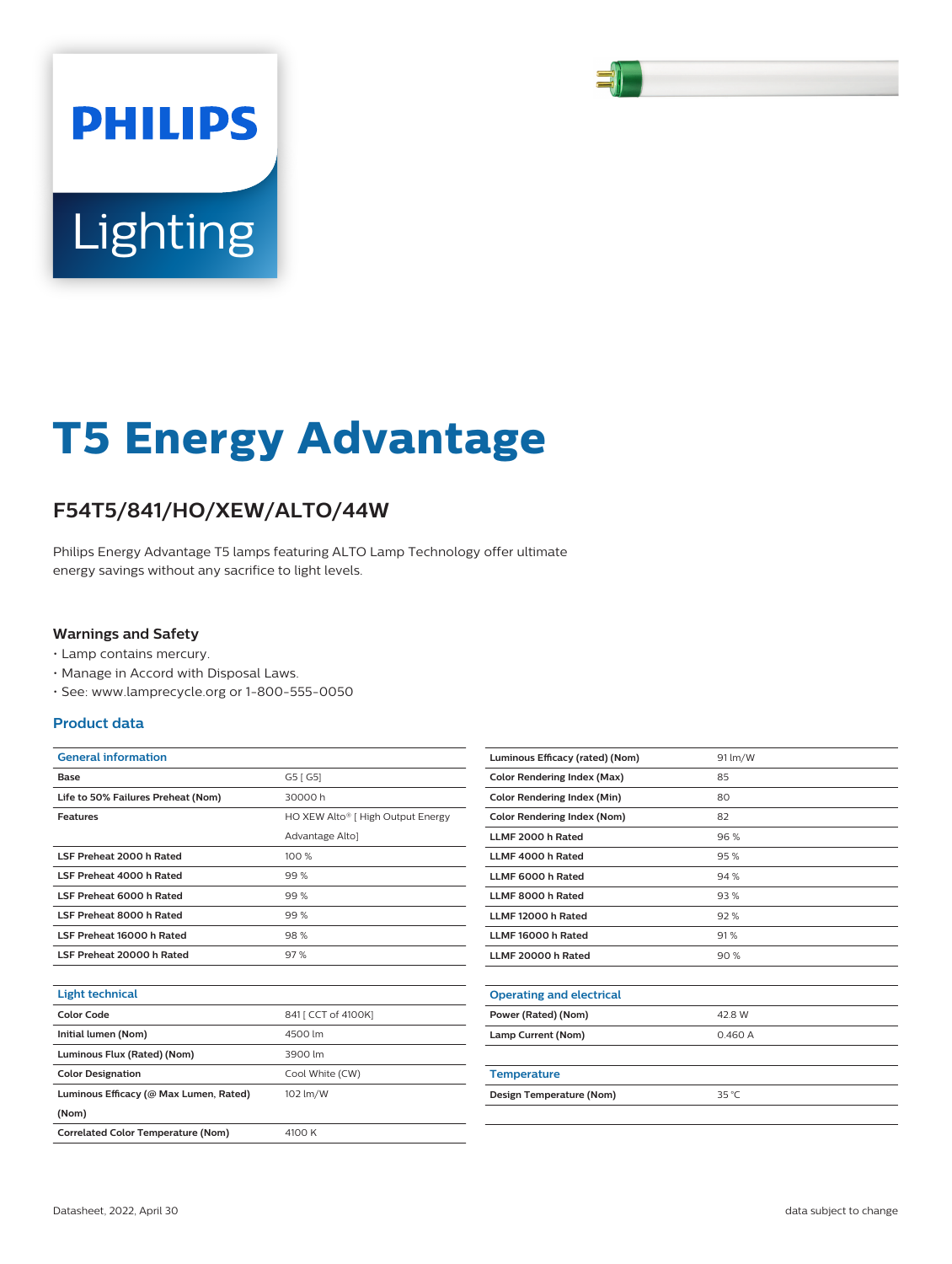### **T5 Energy Advantage**

| <b>Controls and dimming</b>     |                           |
|---------------------------------|---------------------------|
| Dimmable                        | Yes                       |
|                                 |                           |
| <b>Mechanical and housing</b>   |                           |
| <b>Bulb Shape</b>               | T5 [16 mm (T5)]           |
|                                 |                           |
| <b>Approval and application</b> |                           |
| Mercury (Hg) Content (Nom)      | 1.4 <sub>mg</sub>         |
|                                 |                           |
| <b>Product data</b>             |                           |
| Order product name              | F54T5/841/HO/XEW/ALTO 44W |
|                                 |                           |

| <b>EAN/UPC - Product</b>             | 046677417826                |
|--------------------------------------|-----------------------------|
| Order code                           | 417824                      |
| <b>Numerator - Quantity Per Pack</b> |                             |
| Numerator - Packs per outer box      | 40                          |
| Material Nr. (12NC)                  | 927992884031                |
| Net Weight (Piece)                   | 103.000 g                   |
| <b>ILCOS Code</b>                    | FDH-44/40/1B-L/P-G5-16/1150 |



#### **Dimensional drawing**



| <b>Photometric data</b> |
|-------------------------|
|-------------------------|

**Product D (max) A (max) B (max) B (min) C (max)** F54T5/841/HO/XEW/ ALTO 44W 17 mm 1149.0 mm 1156.1 mm 1153.7 mm 1163.2 mm

**LDPB\_TL5HOEPL\_840-Spectral power distribution B/W LDPB\_TL5HOEPL\_PLC\_0001-Spectral power distribution B/W**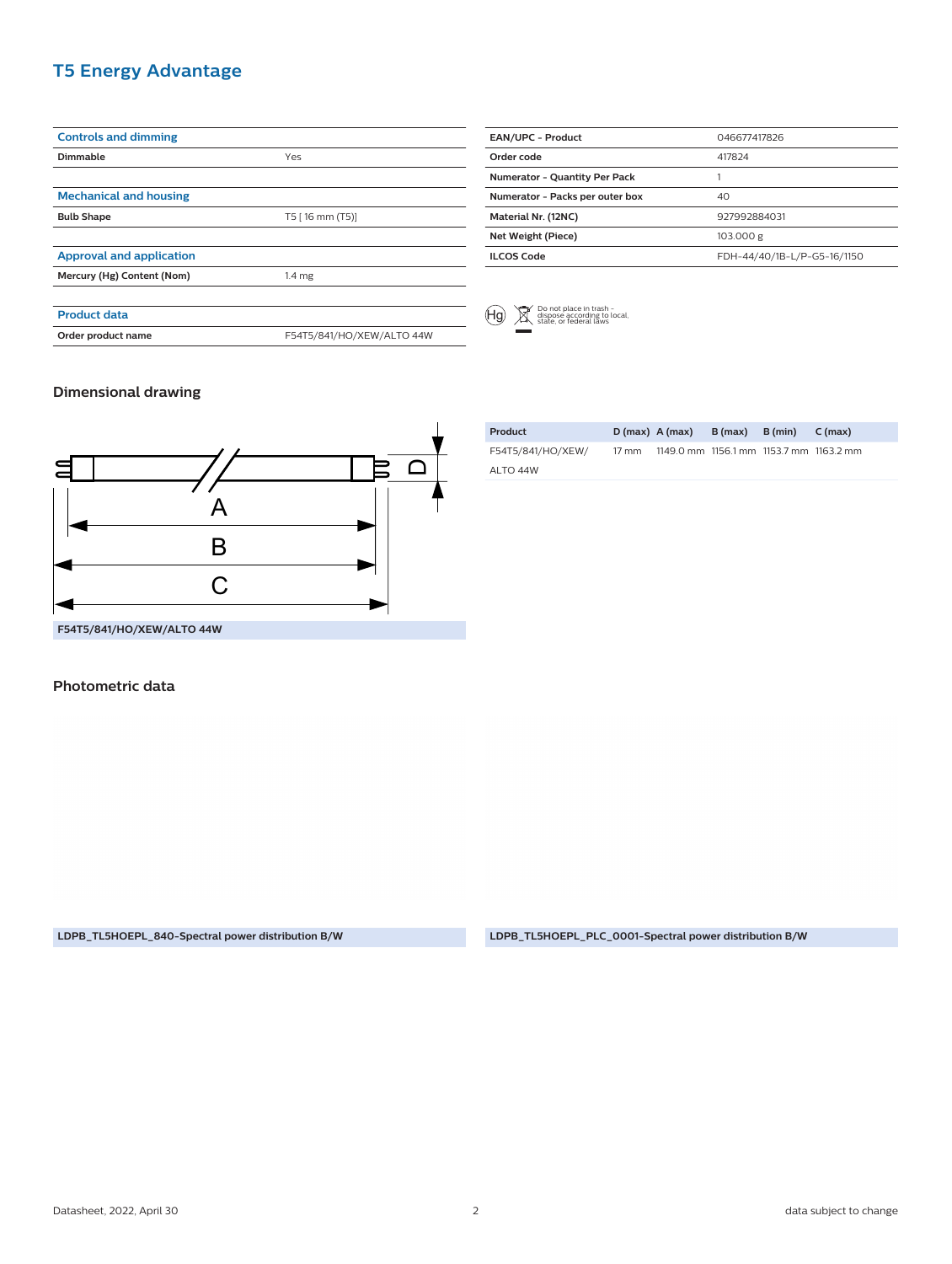## **T5 Energy Advantage**

**Photometric data**





**LDPO\_TL5HOEPL\_PLC\_0001-Spectral power distribution Colour**

#### **Lifetime**





**LDLE\_TL5HOEPL\_0002-Life expectancy diagram**



**LDLM\_TL5HOEPL\_0001-Lumen maintenance diagram**

**LDLE\_TL5HOEPL\_0001-Life expectancy diagram**

**LDPO\_TL5HOEPL\_840-Spectral power distribution Colour**